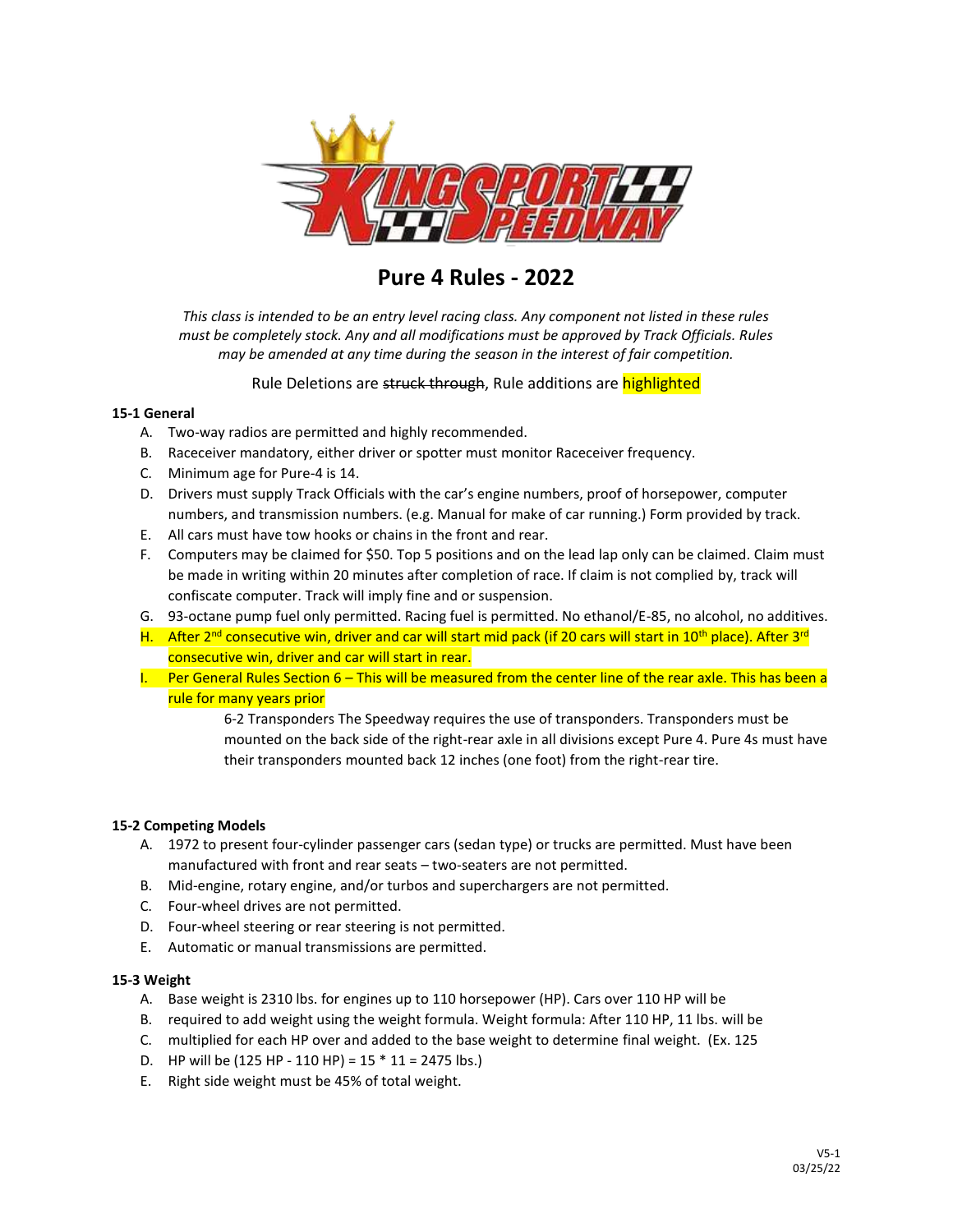- F. Horsepower and weight must be placed on the passenger side of the windshield in 3-inch letters. Must provide proof of horsepower.
- G. Must claim max HP for engine family (e.g. Honda F22a ‐140HP, Toyota 3S‐FE 128HP, GM LN2 120HP, Ford LN23 – 105HP)
- H. Track Officials ruling on all horsepower ratings will be final.
- I. All added weight must be securely fastened to car with at least  $2, \frac{1}{2}$  inch, grade 8 bolts with a metal strap on the top and bottom. All weight must be painted white with the car number on weight. Any car or truck losing weight will be subject to fine or penalty.
- J. Weight may be adjusted in fairness to competition.
- K. Fuel burn-off  $-1/2$  pound per lap.

## **15‐4 Engine**

- A. Only stock four‐cylinder engines are permitted. Must remain stock for make of car or truck (e.g. Honda to Honda, Toyota to Toyota, etc.). Toyota – 3SFE,1ZZFE. Honda F‐22A1, B‐20A5.B20A3, A‐20A3. No switching of internal or external parts.
- B. No Frankenstein engines, Head family must match block family. (e.g. f22 block must have f22 head, 3s‐fe must have 3s‐fe head,
- C. Intake manifold, throttle body, fuel injectors, internal parts, cam gears, and ECM must match engine and engine revision being claimed.
- D. 160 maximum horsepower (HP).
- E. NO porting and polishing of any type on any engine parts.
- F. Surfacing of the head allowed but must remain within factory service tolerances.
- G. Boring of engine block will be permitted.
- H. Any and all internal engine parts must be operational (example: counterbalance shaft).
- I. No modifications of computers. Track has the right to confiscate and computer and have it inspected.
- J. Block Guard/Sleeve Savers allowed

## **15‐5 Fuel System**

- A. Fuel injection or carburetor fuel system is permitted. Must be as manufactured. High performance carburetors or injectors are not permitted. Carburetor must be stock for vehicle with no modifications.
- B. Fuel injected engines must have fuel pump safety cut off switch.
- C. Fuel cell is permitted.

## **15‐6 Exhaust Systems**

- A. No aftermarket headers. Header permitted must be stock for car.
- B. No header coating or wraps
- C. No performance enhancing exhaust permitted.
- D. The maximum exhaust pipe size is  $2 \frac{1}{2}$  inches.
- E. Dual exhausts are not permitted.
- F. Exhaust must exit behind the driver.

## **15‐7 Transmission**

- A. Transmission must be stock for vehicle. Honda to Honda, Toyota to Toyota, etc. MUST run stock clutch.
- B. High performance parts are not permitted.
- C. Stock flywheel only. No lightening. May be surfaced only must remain within factory tolerances.

#### **15‐8 Air Cleaner**

- A. Aftermarket air cleaner will be permitted.
- B. A two (2) inch maximum opening is permitted at the headlight cover or nose piece. Duct work and filter must cannot extend passed the radiator support and must be inside the engine compartment.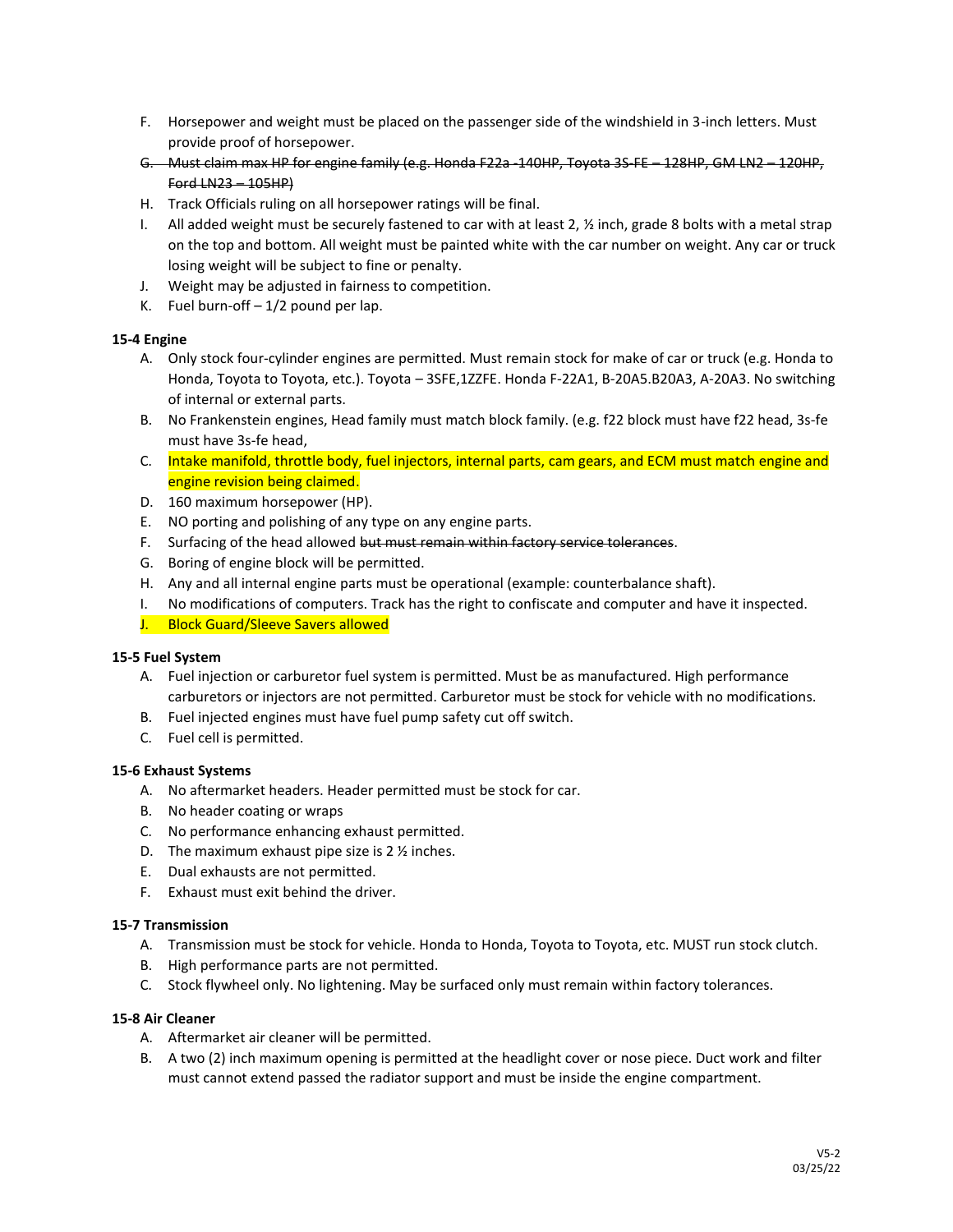## **15‐9 Bodies**

- A. Aftermarket noses may be used. Must be similar in appearance to stock parts. One continuous bumper bar only.
- B. All glass must be removed. A full Lexan windshield is required.
- C. All exterior lights must be removed.
- D. Stock or fabricated dash is permitted.
- E. Rear spoiler maximum of five (5) inches is permitted. Spoiler must not be wider than deck lid.
- F. Inner fenders may be removed in front of the shock towers on the front end of the car only.
- G. Fenders may be cut for tire clearance. May be fabricated to look stock for make and model. Must be rolled for safety. No sharp edges.
- H. Firewalls and trunk area must remain stock. May be altered for fuel cell.
- I. Aftermarket hood is permitted must be securely fastened. Fiberglass or steel only. No gaps. May need taped down at tracks discretion.
- J. Inner doors, hood, and trunk lid may be cut out.
- K. Door skins may be aluminum or steel.

## **15‐10 Safety**

- A. Roll cage Minimum four (4) point cage constructed 1 3/4‐inch, .095 tubing.
- B. Roll cage should have two (2) down bars from the top of cage through rear firewall to rear of car.
- C. Roll cage should have four (4) door bars on left side with door plate of minimum 1/16-Inch thick steel.
- D. Right side should have at least three (3) door bars or an X bar.
- E. Any car with 1  $\frac{1}{2}$  inch roll cage should have 1/8-inch door plate and 'Petty bar'.
- F. 2 support bars may extend through front firewall and to the radiator.
- G. Racing seat must be an approved seat and should be properly mounted to seat frame. Seat should not be attached to the floor pan.
- H. A 5-point racing harness should be used. Must be within 3 years of date of manufacturer.
- I. All cars should have a working fire extinguisher.
- J. Fuel cell may be used. Must be securely mounted centered in trunk area.
- K. No fuel line in driver's compartment.
- L. Quick release steering wheel coupler must be used.
- M. A window net must be used. Window net must release at the top.
- N. All cars must be equipped with safety switch on fuel pump, (either ecm controlled or other type of safety switch, fuel pump must shut off if the engine stops running.)

## **15‐11 Suspension / Wheelbase**

- A. Suspension must be stock.
- B. No adjustable coil overs, no adjustable shocks or struts. (\$50 per shock or strut claim rule on all shocks and struts (bare strut or shock only, mounts, springs, etc. not included with claim. Top five positions and on the lead lap only can be claimed. Claim must be made in writing within 20 minutes after completion of race by driver only must be signed.)
- C. Drilled and Slotted rotors are permitted.
- D. Springs may be cut or heated.
- E. Spring rubbers are permitted.
- F. Racing springs are permitted.
- G. Wheelbase must be stock for car and must match side to side. ½ inch difference is allowed.
- H. Rear adjustable control arms tie rods permitted.
- I. Factory control arms may be cut or lengthened.
- **J.** Adjustable sway arms permitted. No heim joints.
- **K.** Adjustable camber/caster balljoints allowed